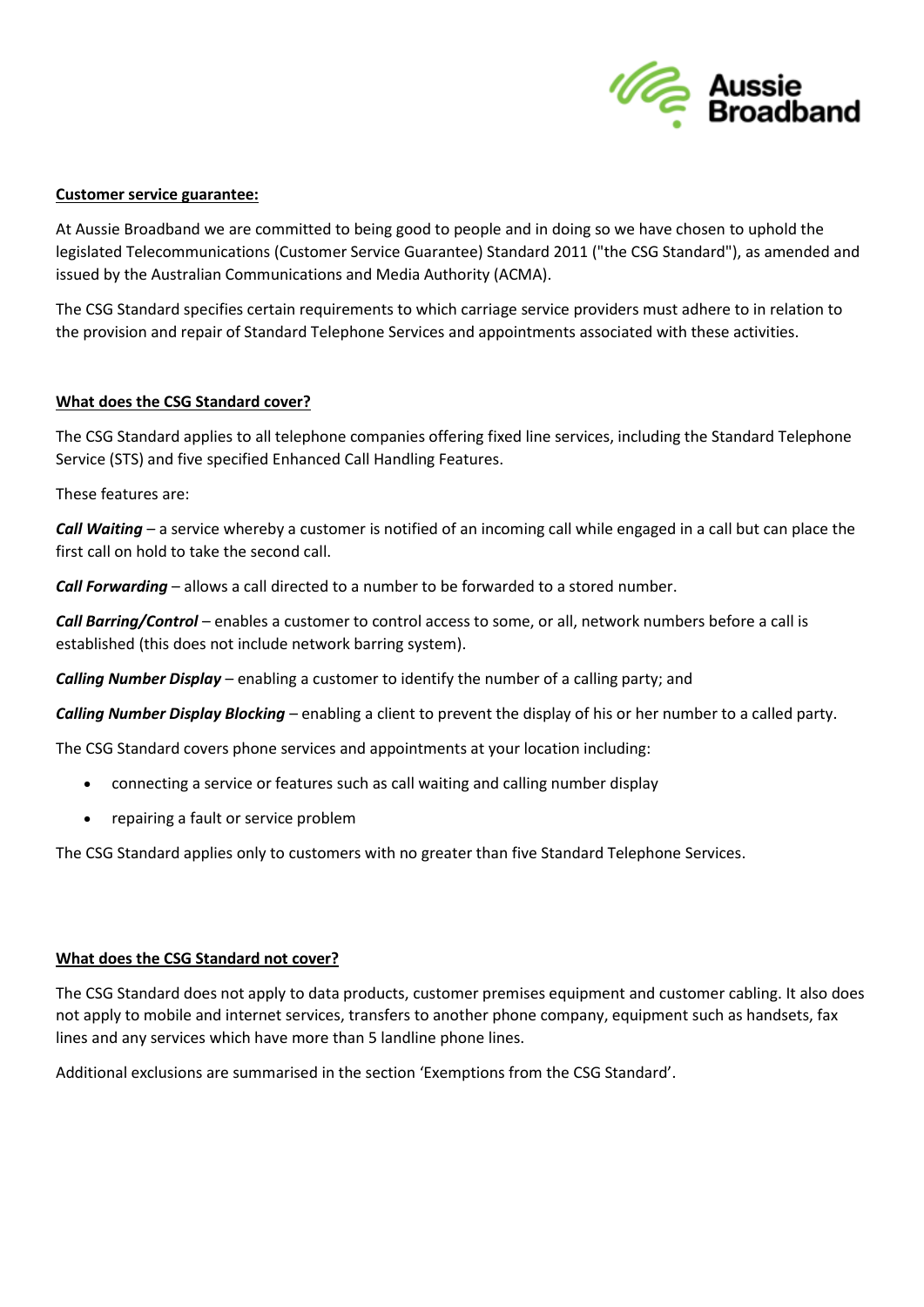### **Connections:**

Aussie Broadband aim to promptly connect Standard Telephone Service and specified Enhanced Call Handling Features within timelines consistent with the Standard of CSG.

The table below outlines the guaranteed maximum connection period in which Aussie Broadband must connect your service in line with the CSG Standard.

You may be entitled to a CSG payment for every working day of delay beyond an agreed connection date. Please refer to "How much does Aussie Broadband pay?" for more details.

| Demographic category               | In-place connection   | Connecting to a brand<br>new service | New connection without<br>infrastructure or spare<br>capacity |
|------------------------------------|-----------------------|--------------------------------------|---------------------------------------------------------------|
| Urban (10,000+ people)             | Within 2 working days | Within 5 working days                | within 20 working days                                        |
| Major Rural (2,501 to 9999 people) | Within 2 working days | Within 10 working days               | within 20 working days                                        |
| Minor Rural (201 to 2,500 people)  | Within 2 working days | Within 15 working days               | within 20 working days                                        |
| Remote (up to 200 people)          | Within 2 working days | Within 15 working days               | within 20 working days                                        |

An 'in–place connection' is the connection of a standard telephone service at a site where a previous working standard telephone service has been cancelled and is available for automatic re-activation. No additional connection work between the network boundary at the site and the local telephone exchange, or at that exchange, is required.

#### **Repairs:**

Aussie Broadband aim to promptly repair faults or service difficulties on your Standard Telephone Service and specified Enhanced Call Handling Features.

We will repair faults and service difficulties within specified time periods based on the service location (see table below).

You may be entitled to a CSG payment for every working day of delay beyond an agreed repair date. See 'How much does Aussie Broadband pay?' for more details

| <b>Demographic category</b>        | Time for repair                                                              |
|------------------------------------|------------------------------------------------------------------------------|
| Urban (10,000+ people)             | End of the first full working day after Aussie Broadband receives the report |
| Major Rural (2,501 to 9999 people) | End of two full working days after Aussie Broadband receives the report      |
| Minor Rural (201 to 2,500 people)  | End of two full working days after Aussie Broadband receives the report      |
| Remote (up to 200 people)          | End of three full working days after Aussie Broadband receives the report    |

If Aussie Broadband do not need to visit the customer or have disconnected the service due to an administration error, the timeline is the end of the first full working after Aussie Broadband receives the report.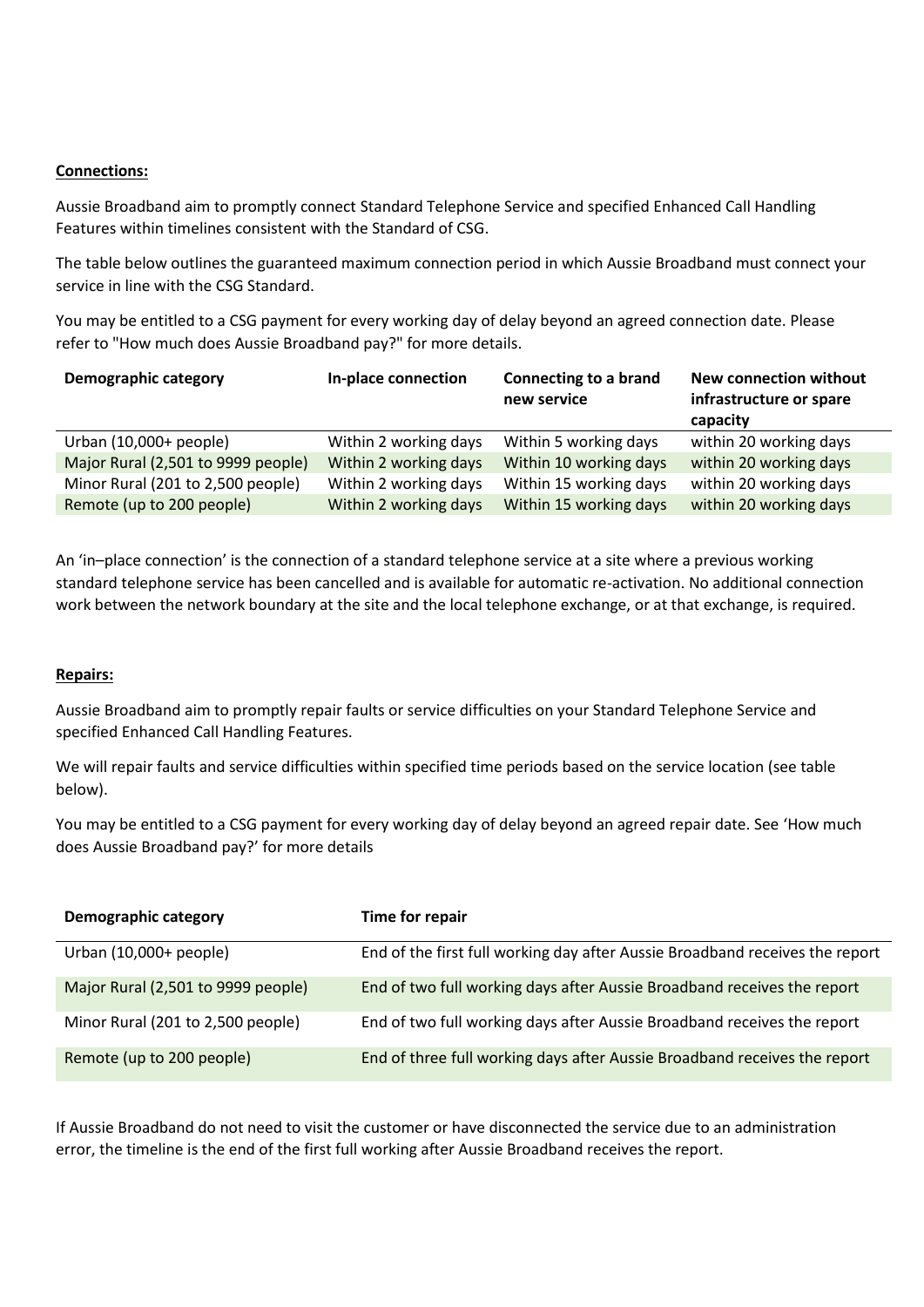# **Appointments:**

Aussie Broadband may provide you with an appointment window of no more than 5 hours. When a change of appointment time is required, Aussie Broadband or the customer must provide 24 hours' notice that a change in appointment time is required. A change in appointment time can also be changed by agreement between the customer and Aussie Broadband.

The CSG Standard allows for the following:

| <b>Demographic category</b>                 | <b>Window for appointment</b> | <b>Appointment is missed if Aussie</b><br><b>Broadband does not attend</b> |
|---------------------------------------------|-------------------------------|----------------------------------------------------------------------------|
| All locations                               | 4 hours or less               | Within 15 minutes of the<br>appointment period*                            |
| Urban and major rural (2,501+ people)       | Between 4 and 5 hours         | Within the appointment period                                              |
| Minor rural and remote (up to 2,500 people) | Between 4 and 5 hours         | Within the appointment period*                                             |

\*If Aussie Broadband must travel a long way into a demographic area of up to 2,500 people, we are entitled to an extra 45 minutes to meet the appointment time.

## **Notifying Aussie Broadband:**

When requesting a connection or repair, customers are required to contact Aussie Broadband by 5pm on a working day for the specified connection and repair timeframes to apply from that day. Any requests received after this time will be deemed to have been received the following working day.

## **How much does Aussie Broadband pay?**

If Aussie Broadband misses a timeline set by the CSG Standard, we must pay compensation. These compensation payments differ for residential, charity and business customers.

#### **Residential and charity customers:**

| Services delayed                                            | <b>Compensation per working</b><br>day, 1 to 5 days | <b>Compensation per working</b><br>day, 6+ days |
|-------------------------------------------------------------|-----------------------------------------------------|-------------------------------------------------|
| Connect or fix a standard telephone service                 | \$14.52                                             | \$48.40                                         |
| Connect or fix 1 extra feature to an existing service       | \$7.26                                              | \$24.20                                         |
| Connect or fix 2 or more features to an existing<br>service | \$14.52                                             | \$48.40                                         |

Aussie Broadband must also pay \$14.52 for each appointment they miss for residential and charity customers.

#### **Business Customers:**

| Services delayed                                            | <b>Compensation per working</b><br>day, 1 to 5 days | <b>Compensation per working</b><br>day, 6+ days |
|-------------------------------------------------------------|-----------------------------------------------------|-------------------------------------------------|
| Connect or fix a standard telephone service                 | \$24.20                                             | \$48.40                                         |
| Connect or fix 1 extra feature to an existing service       | \$12.10                                             | \$24.20                                         |
| Connect or fix 2 or more features to an existing<br>service | \$24.20                                             | \$48.40                                         |

Aussie Broadband must also pay \$24.20 for each appointment they miss for business customers.